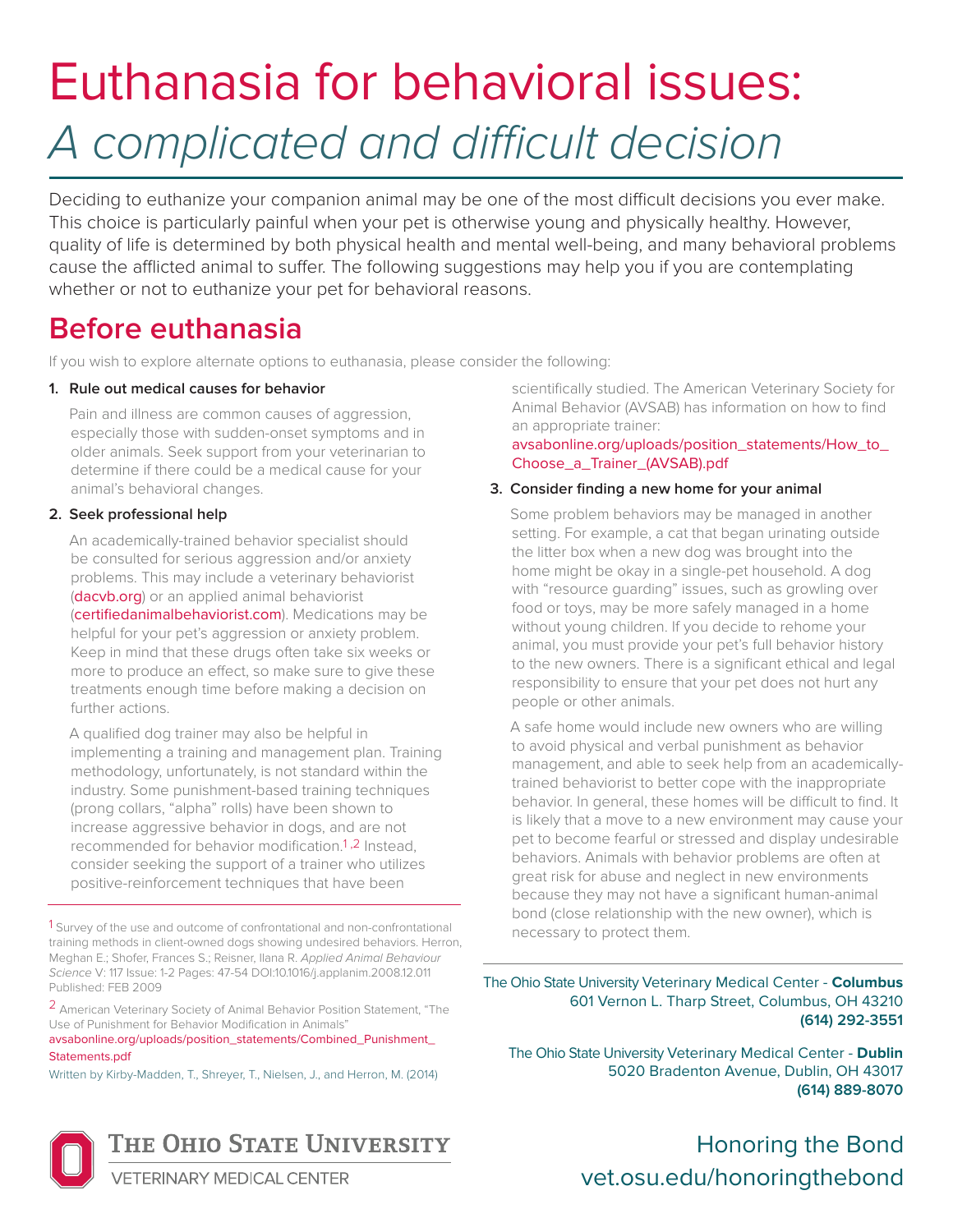# **Making the decision to euthanize**

#### **1. Environmental factors**

Your living situation may be unchangeable, and most serious problem behaviors require a good deal of environmental modification (avoiding triggers to aggression). Young children and elderly relatives may be more at-risk for bites, and recommended behavioral modification might be extraordinarily difficult or impossible to implement given your living situation. Liability is a concern, as well as the safety of your family and other pets. For example, a dog with aggression towards children cannot be reasonably accommodated in a home that runs a daycare. Every family has unique circumstances, and you may find that you are simply unable to provide the environmental changes that are needed to safely keep your pet.

#### **2. Re-homing is not an option**

Some animals may not be safe in any environment. For example, a large-breed dog that is aggressive towards strangers will remain a safety concern regardless of who adopts him. Most shelters will not adopt out animals with aggression, inappropriate urination (cats), or separation anxiety, and you maintain a legal and ethical responsibility to disclose this information. Elderly pets or animals with other medical conditions may be more difficult to find placement options.

#### **3. Suffering**

Animals with behavioral problems have underlying fear, anxiety, and distress, and the owners of these pets often report sharing these feelings as a result. Mental suffering may not be as visible as physical pain, but detracts from your pet's quality of life. Ask yourself: Is my pet having more bad days than good? Can he still enjoy his favorite activities? Is he able to spend time with his people, or does he need to be isolated for safety? Additionally, these pets can create significant stress and anxiety for their human family members. Many people find it helpful to create a quality-of-life log for both themselves and their pet to assess the emotional toll the behavioral problem(s) may be causing.

#### **4. Severity of the problem and progression of signs**

Dogs do not reach "social maturity" until two to four years of age, and it is common for behavioral problems to worsen until this time if the underlying causes have not been addressed. Similarly, behavioral problems that begin to generalize (start with a few specific triggers and progress to many common triggers) will be increasingly difficult to manage. Many behavioral problems occur along with others, and sometimes the treatment for one is not possible because of the other. For example, it will not be effective to isolate a dog with both separation anxiety and stranger-directed aggression when guests visit.

### Behavioral Medicine Clinic

The Ohio State Veterinary Medical Center Behavioral Medicine Clinic offers services to owners of companion animals with behavioral issues, including humandirected aggression, inter-pet aggression, separation anxiety, inappropriate elimination, fears, phobias, compulsive behaviors and cognitive dysfunction. We are experienced in addressing the behavioral problems of dogs and cats and the concerns of their families. The goal of a behavior appointment is to help you understand your pet's behavior and to help you and your pet live together more comfortably and safely. For more information about behavioral services, please visit: [vet.osu.edu/vmc/behavior](www.vet.osu.edu/vmc/behavior)





THE OHIO STATE UNIVERSITY

Honoring the Bond <vet.osu.edu/honoringthebond>

**/ETERINARY MEDICAL CENTER**